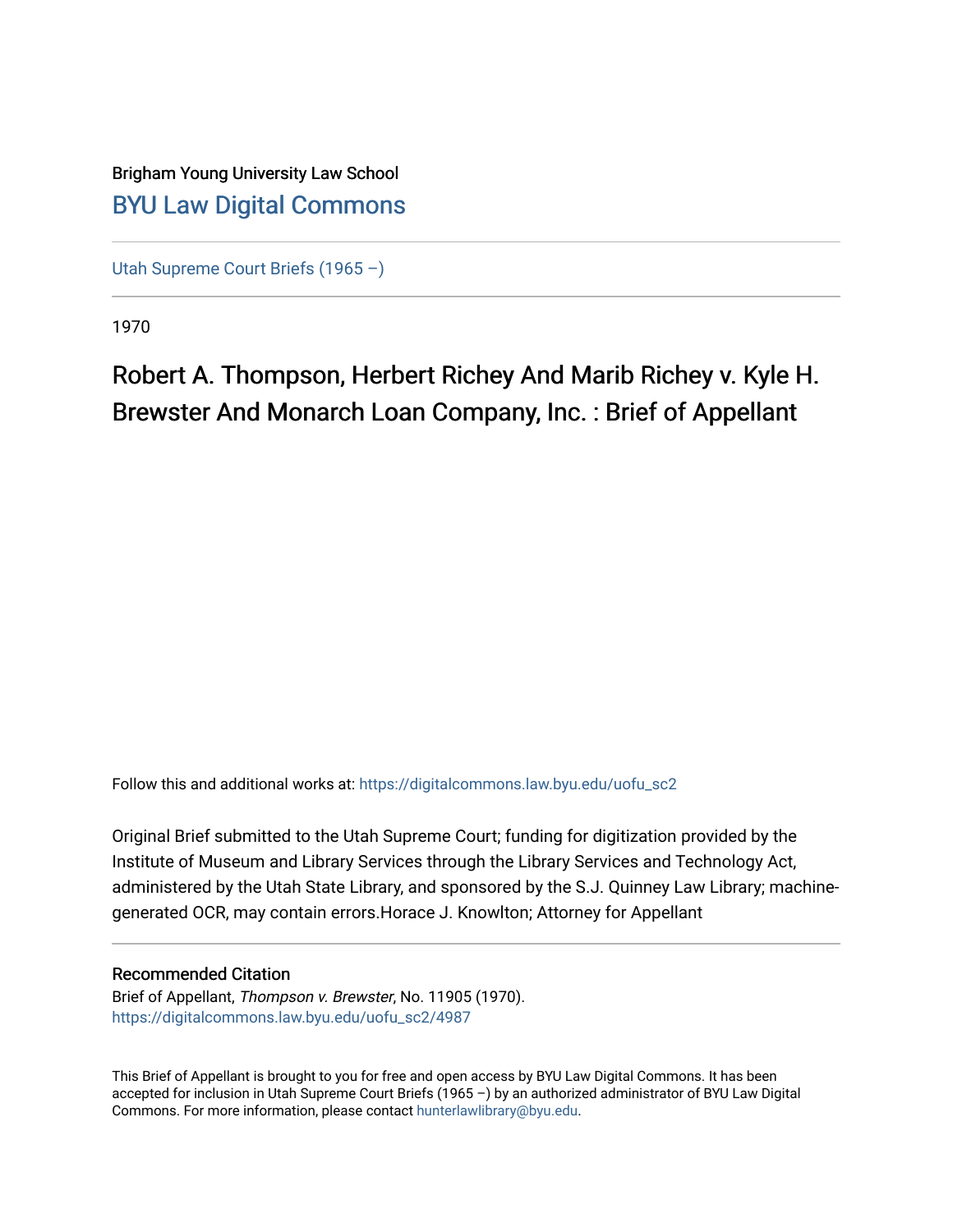# In The **Supreme** Court **of the State of** Utah

ROBERT A. THOMPSON. HERBERT RICHEY and MARIB RICHEY, his wife, Plaintiffs and Respondents,

vs.

KYLE H. BREWSTER and MONARCH LOAN COMPANY, INC., A Utah Corporation, Defendants and Appellant. Case No. 11905

## APPELLANT'S **BRIEF**

Appeal from the Judgement of the 3rd District Court for Tooele County Hon. Aldon J. Anderson, Judge

> HORACE J. KNOWLTON 214 Tenth Avenue Salt Lake City, Utah 84103 Attorney for Appellant

JOHN A. ROKICH 9120 West 2700 South **F I** F **D**<br>Magna, Utah 84044 **F I** F **D** Magna, Utah 84044 Attorney for Respondents  $APR 15197$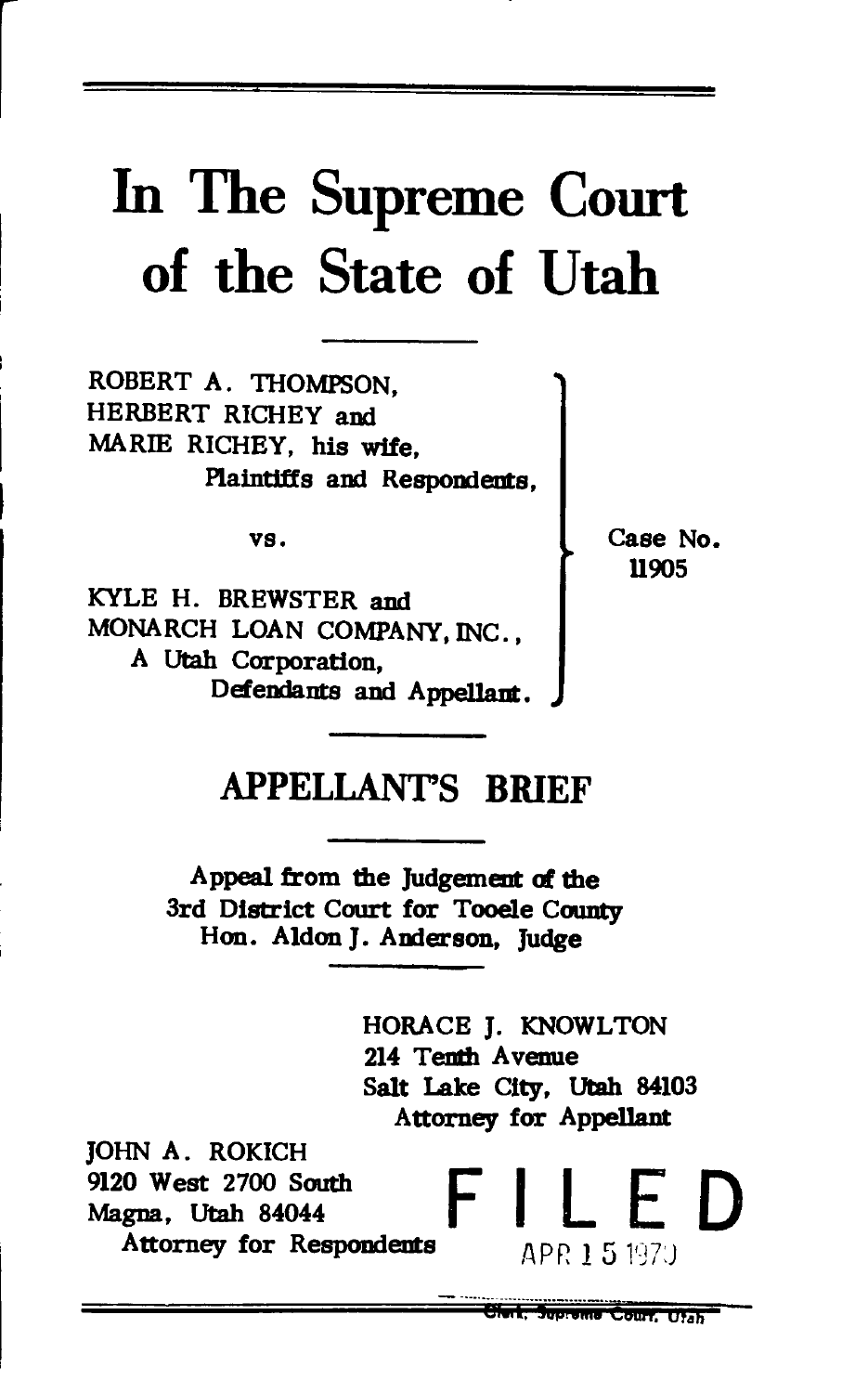#### TABLE OF CONTENTS

i

ļ

 $\begin{array}{c} \n\downarrow \\
\downarrow \\
\downarrow\n\end{array}$ 

 $\frac{1}{2}$ 

ś

Ì.

#### Page

|                                                                                                                            | 1 |
|----------------------------------------------------------------------------------------------------------------------------|---|
| DISPOSITION IN THE LOWER COURT                                                                                             | 1 |
|                                                                                                                            | 2 |
|                                                                                                                            | 2 |
|                                                                                                                            | 3 |
| POINT I.                                                                                                                   |   |
| THE COURT ERRED IN DENYING THE DEFEND-<br>ANT'S MOTION TO STAY IN THE LIGHT OF HIS<br>THEN PENDING BANKRUPTCY PROCEEDINGS. | 3 |
| POINT II.                                                                                                                  |   |
| THE COURT ERRED IN SUSTAINING A FORFEIT-<br>URE OF THE RIGHTS OF THE DEFENDANT IN<br>THE CONTRACT AND IN THE PROPERTY      | 5 |
| POINT III.                                                                                                                 |   |
| THE COURT ERRED IN FAILING TO FIND DAM-<br>AGES FOR THE DEFENDANT.                                                         | 7 |
|                                                                                                                            | 7 |
| <b>CASES CITED</b>                                                                                                         |   |

| Carlson v. Hamilton, 8 U 2nd 272, 332 P 2nd 989       | 6. |
|-------------------------------------------------------|----|
|                                                       | 5. |
|                                                       | 4  |
| Freeway Park Building Inc. v. Western States Whole-   |    |
| sale Supply, 22 U 2nd 266, 451 P 2nd 778              | 7  |
|                                                       | 7  |
| Pearce v. Shurtz, 2 U 2nd 124, 270 P 2nd 442          | 5. |
|                                                       |    |
| Weyher v. Peterson. 16 U 2nd 278, 399 P 2nd 438  5, 6 |    |

#### STATUTES CITED

| Title 11 Sec. 1011 U.S.C.A |  |
|----------------------------|--|
|                            |  |

### **TEXTS**

|                                        |  | 4 |
|----------------------------------------|--|---|
| Restatement of Contracts, Section 300. |  |   |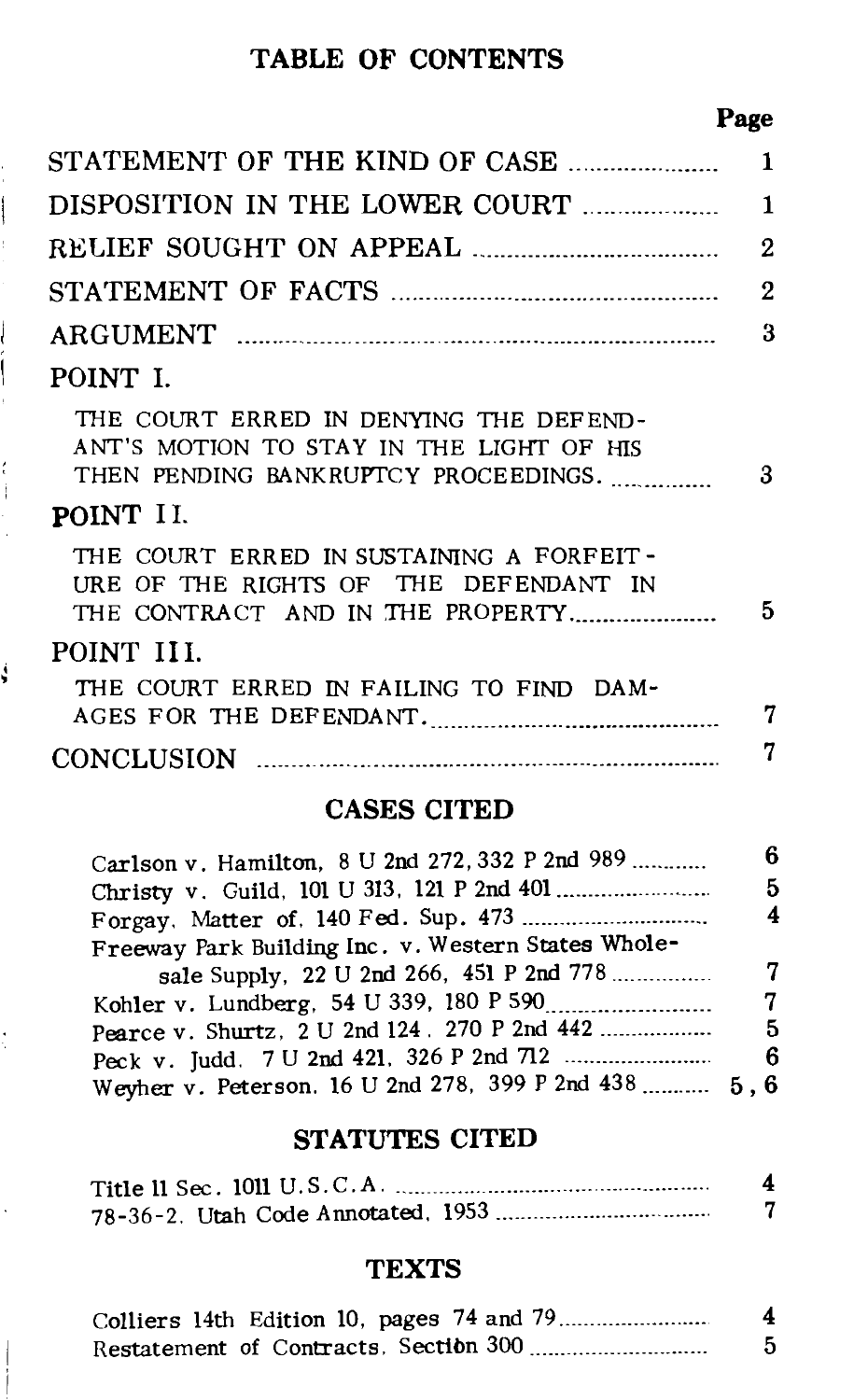# **In The Supreme Court of the State of Utah**

ROBERT A. THOMPSON, HERBERT RICHEY and MARIE RICHEY, his wife. Plaintiffs and Respondents,

vs.

KYLE H. BREWSTER and MONARCH LOAN COMPANY, INC., A Utah Corporation, Defendants and Appellant. Case No. 11905

### **APPELLANT'S BRIEF**

#### STATEMENT OF THE KIND OF CASE

This action is brought by the plaintiffs to quiet title. The case against the Monarch Loan Company Inc. , was dismissed. The defendant Brewster denies the right of the plaintiffs, alleges that the right to possession is in himself. and by way of counterclaim seeks to regain possession of the property with damages.

#### DISPOSITION IN THE LOWER COURT

The issues were found in favor of the plaintiffs, and the defendant Brewster, hereinafter referred to as the defendant , was denied relief on his counterclaim.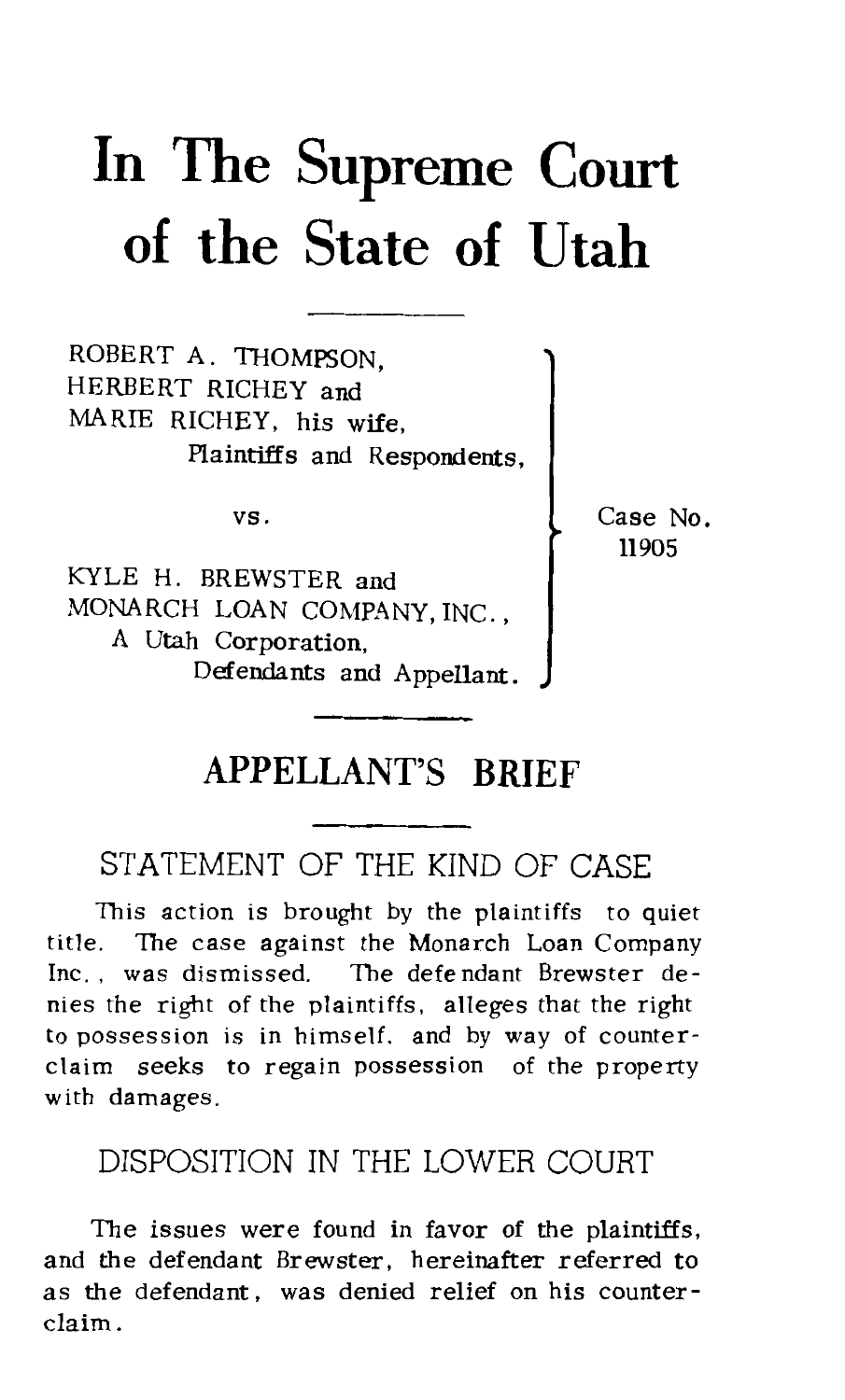#### RELIEF SOUGHT ON APPEAL

Defendant seeks a reversal of the judgement and an order remanding the case for retrial.

#### STATEMENT OF THE FACTS

"The property consists of thirteen duplexes built on land held on a longterm government lease with the furniture and fixtures and is located in Tooele County. The plaintiffs sold the same to the defendant under a uni form real estate contract."(R-9, 10 and 17. The quotation is taken from page 1 of the court's memorandum decision of which there are three copies in the record.)

The contract was executed on the 27th day of September, 1967, with a recited consideration of \$130,000.00 , of which \$20, 100.00 was paid down and the balance at \$900. 00 a month with 1/ 12 of the taxes, insurance, etc. , amounting to an additional  $$300.00$ , or a total of  $$1,200.00$  a month.

One only notice of intention to declare a forfeiture was given on the 4th day of September, 1968 (Exhibit 5-P) which alleged a default of \$1.195.75 and allowed five days within which to pay the amount of the default.

Some confusion exists in the record as to whether or not there was in fact a default at the time, growing out of the fact that the defendant was to have received a \$4, 100. 00 credit on the contract growing out of a former "self-help"seizure of the same property by the plaintiffs, which the defendant claims was never received, except as a bookkeeping item, (Exhibit P-2 and Tr,-71-3) and the further fact that the defendant claims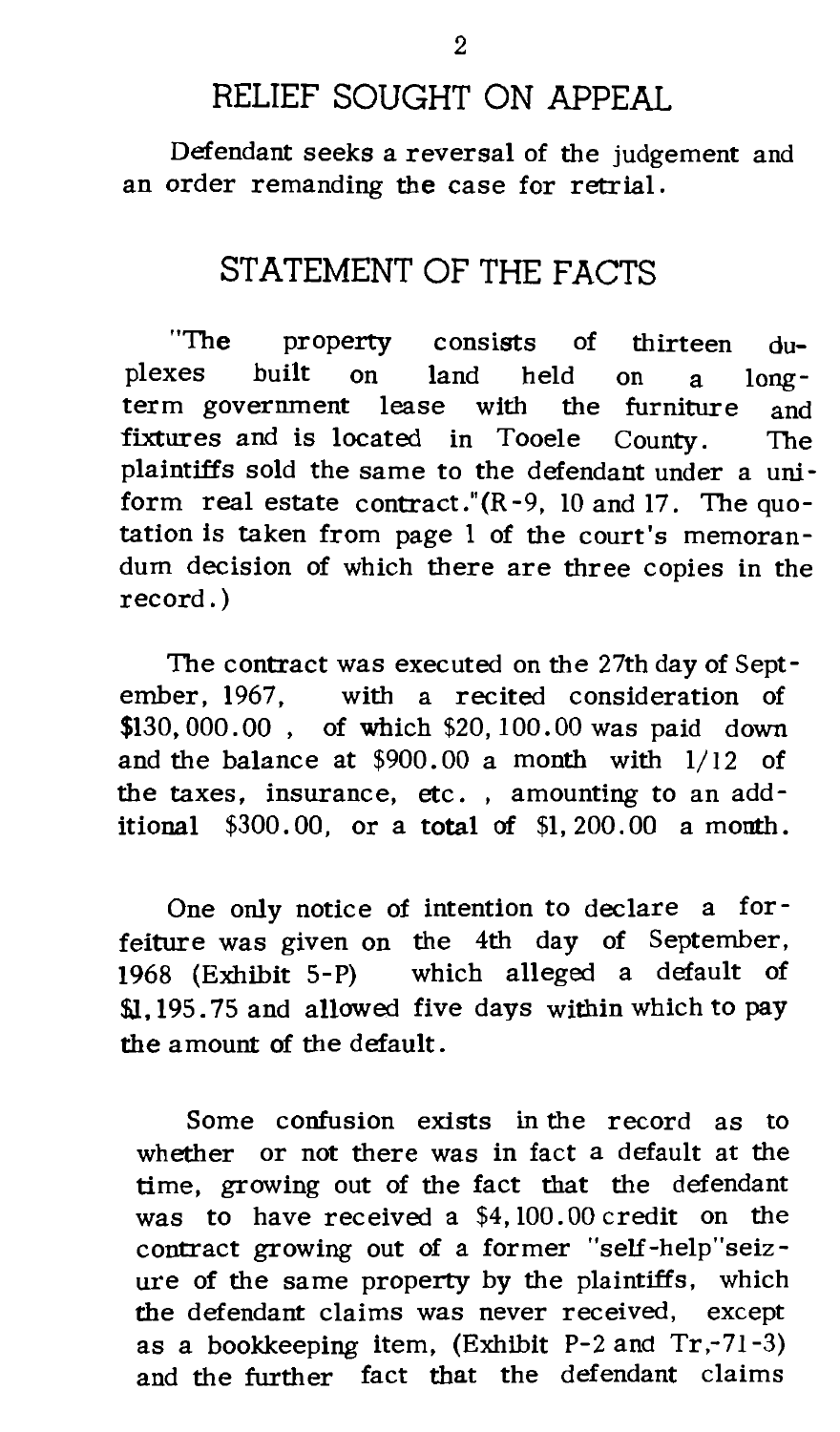to have sent the payments in within the grace period (Tr-69-12 and 79-17).

Following that notice the plaintiff served by registered mail a notice to defendant declaring forfeiture, and by its terms allowing five days to surrender premises or in the event of "your failure to do so, legal proceedings will be instigated against you to recover possession of the said property." (Exhibit P-4 and P-6 and Tr 51-1) This notice was postmarked September 16, 1968. However, without waiting five days, the plaintiff Robert A. Thompson, "went out there" and "physically took over the property," (Tr 9-8) with the money, \$200. 00 rent, which had been collected by the defendant's caretaker and all (Tr 14-18).

On the 6th day of December, 1968, the defendant filed a petition in bankruptcy Case Number B-1324-68, under the provisions of Chapter 13 of the Act and set out in bis schedules and his plan the property and the contract sued upon (R-14).

This action was commenced by the filing of a complaint on the 3rd day of April, 1969 (R-1).

On the 17th day of June, 1969, the defendant filed his affidavit and motion to stay proceedings, immediately prior to the time set for the commencement of the trial, and his motion to stay was denied (Rll, 12, 13 and 14, and Tr-2 and 3).

#### ARGUMENT

#### POINT I.

THE COURT ERRED IN DENYING THE DEFEND-ANT'S MOTION TO STAY IN THE LIGHT OF HIS THEN PENDING BANKRUPTCY PROCEEDINGS.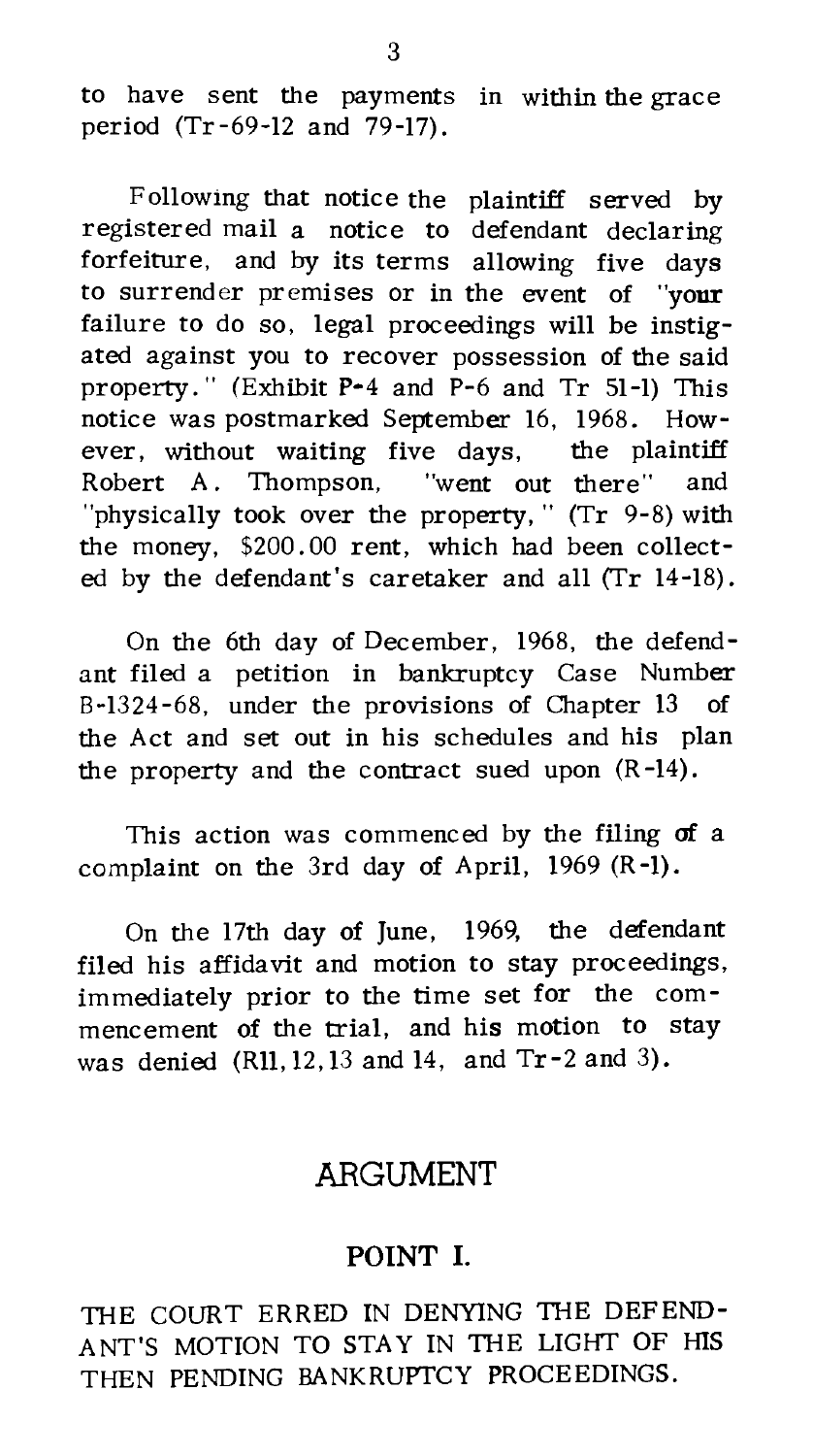At the time the plaintiffs filed their complaint in the above entitled matter, on the 3rd of April, 1969 (R-1), the affairs of the defendant were and ever since the said time have been and now are administered by the bankruptcy court under the provisions of Chapter 13, which vests in the Federal Court the exclusive jurisdiction of the defendant, his property and his earnings:

"Title  $11$  Sec.  $1011$  (U.S.C.A. at page 717). Exclusive jurisdiction of debtor, property and earnings. Where not inconsistent with the provisions of this Chapter. the Court in which the petition is filed shall, for the purposes of this chapter, have exelusive jurisdiction of the debtor and his property, wherever located. and of his earnings and wages during the period of consummation of the plan." Colliers 14th edition Vol.IO on Bankruptcy page 74 paragraph 23. 01 and page 79 paragraph 23. 05.

The following language is from the decision in the case of Matter of Forgay, 140 Fed. Sup. 473. granting a permanent injunction against the enforcement of a Utah state default judgement, decided April 4, 1966, from pages 477 and 480 respectively:

"Neither the bankrupt nor his lawyer is familiar with this field of law and both are led into the false security of a belief that while the matter is pending, the bankrupt court has exclusive charge of it. This is shown by the fact that almost always these cases arise out of defaults in the state court action. Enforcement of the default judgement penalizes the bankrupt for having faith in the dignity and power of the federal court...

"Strong additional reasons support our view. The Act itself provides that it shall be administered by the federal courts. Every orderly and needful rem edy and proceeding are provided in the Act. Protection to the debtor, creditor and the public are provided. The division of judicial administration weakens the Act and confuses its administration.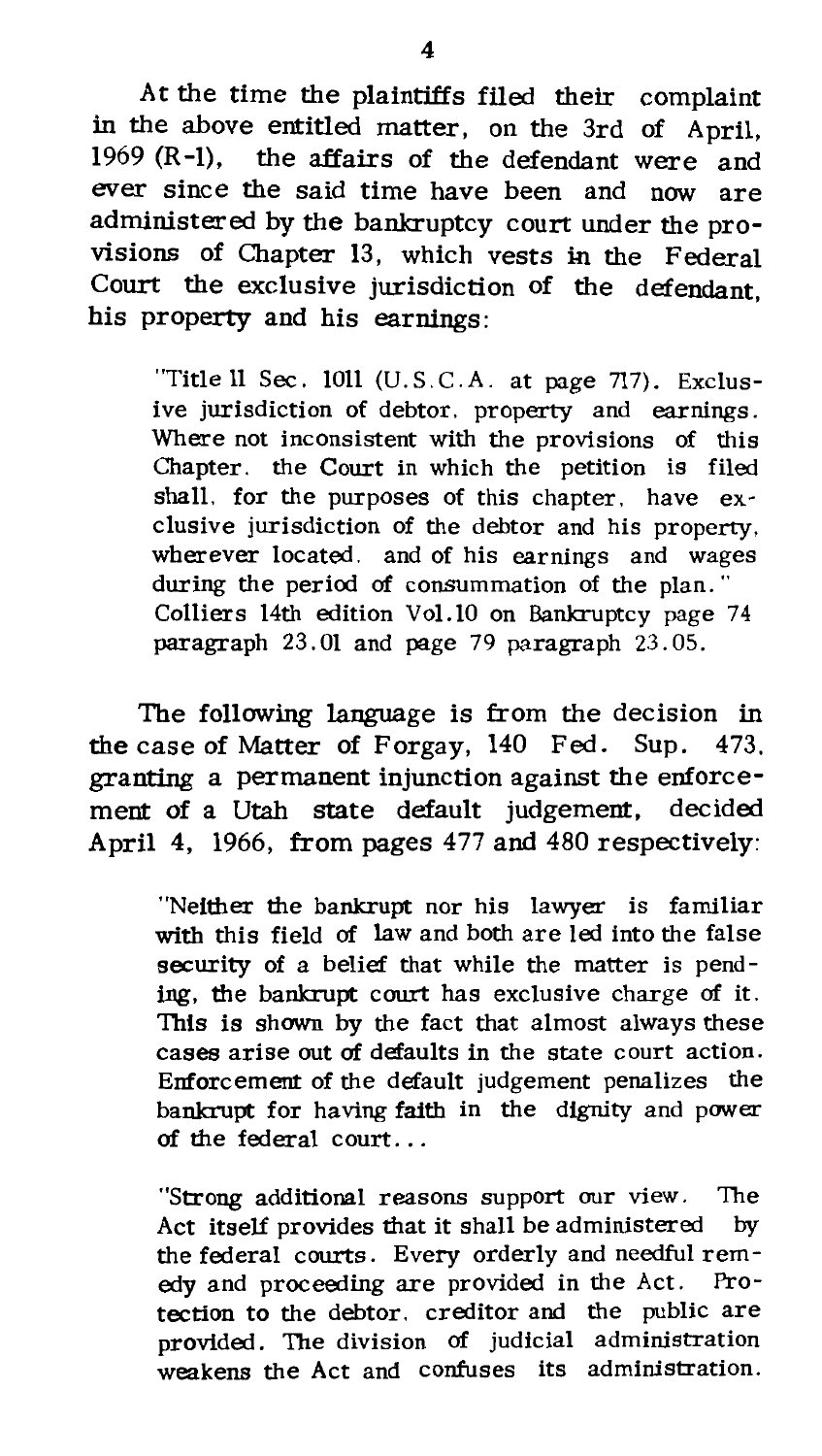With orderly procedure and jurisdiction available. it can be relied upon by the worthy debtor to protect him against embarrassment, surprising and harrassing proceedings and the expense of a multiplicity of unnecessary suits. The public and the creditor are protected against the discharge of the unworthy debtor."

#### POINT II

THE COURT ERRED IN SUSTAINING A FORFEIT-URE OF THE RIGHTS OF THE DEFENDANT IN THE CONTRACT AND IN THE PROPERTY.

"The pertinent issue is whether the forfeiture of all past payments on the premises as provided in the contract unconscionably burdened defendant", is the language of the Court in approaching a similar question in the case of Weyher v. Peterson, 16 U 2nd 278 at 279, 399 P 2nd 438 at 439.

"In Christy v. Guild Supra, we recognized the principle that acceptance of delinquent payments may well result in a waiver of the ordinary "time is of the essence" clause since by such conduct the vendor has led the vendee into the belief that the vendor will continue to waive the strict performance of the contract." Pearce v. Shurtz, 2 U 2nd 124 at 129, 270 P 2nd 442 at 445. This decision also points out the rule from Section 300 of Restatment of Contracts, with reference to the effect of "acceptance of defective performance" that "This is a question the answer to which depends on the differing facts of each case. "

The contract in this case recites a down payment of \$20, 100. 00 cash (Rl).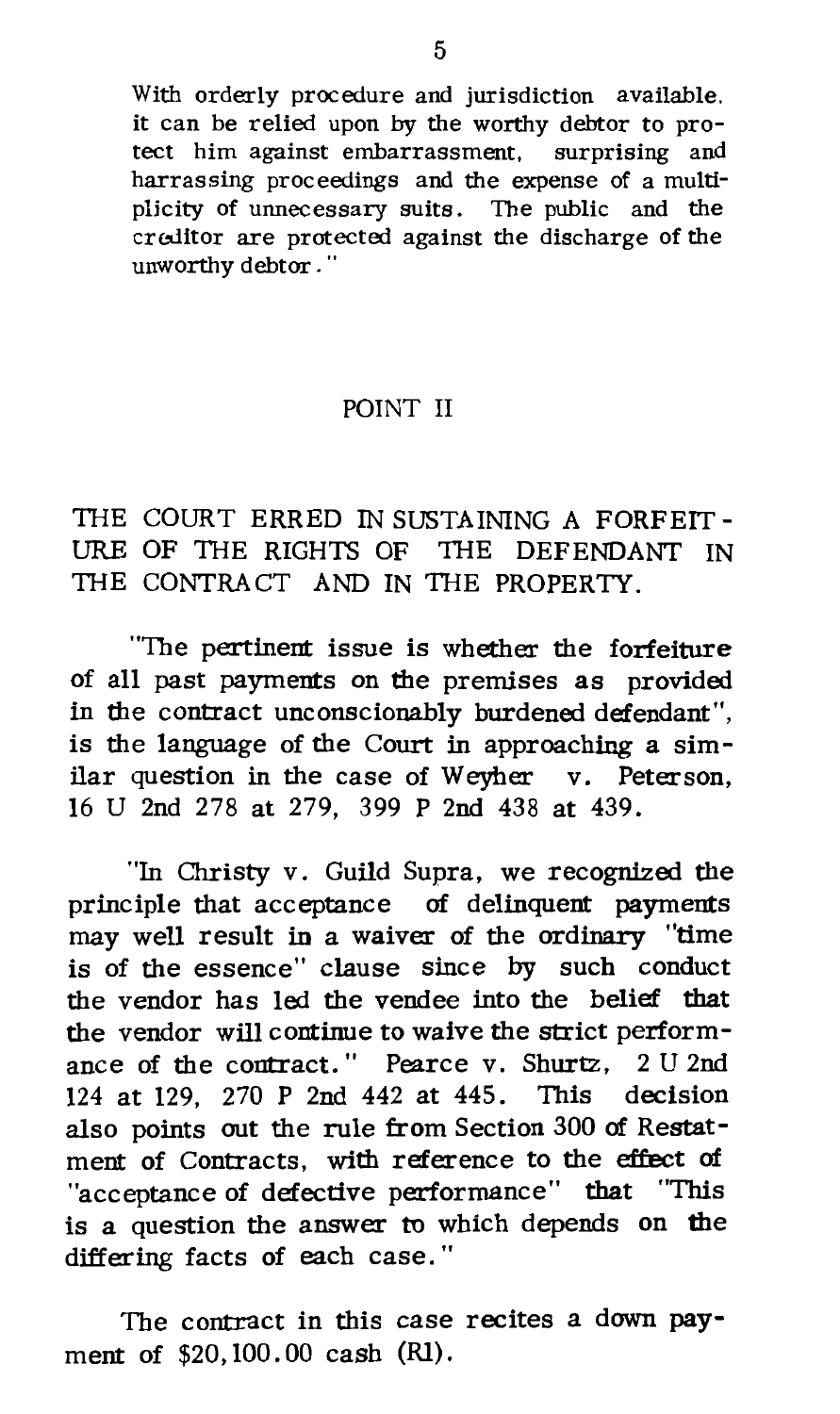The vendors, the plaintiffs, permitted the vend ee, the defendant, to make irregular payments during the whole time. (Tr  $12$ -16,  $27-6$ , page 3 1st paragraph of Court Ruling).

The plaintiffs, in violation of their settlement agreement to "credit Mr. Brewster with a total of \$4, 100. 00 which shall be applied toward the unpaid balance owing on the contract" (Exhibit P-2), "took out what we had to spend on the property for main tenance and big stoves, refrigerators or whatever we needed to buy." (Tr  $28-1$  also  $12-8$ ).

On the 23rd of August,, 1968, the date of the plaintiff's default notice which was served on the 4th day of September, claiming a default of \$1, 195. 75, there was no default at all according to the agreement of the parties (exhibit P-2). There was a missapplication of funds by the plaintiffs.

There was one only notice of default (Exhibit 5-P) which, since payments had been irregularly received was not sufficient.

Finally there was an unlawful and improper taking of the property together with the books and effects of the defendant, and the "very small amount (of money)--maybe two hundred and some dollars or-- I don't think over three hundred" (Tr 14-18).

This two hundred and some dollars seems to have been over-looked by the Court and it is referred to here merely as an evidence of the sort of "sharp practice" that Judge Worthen seems to have been referring to in the Peck v. Judd case 7 U 2nd 421 at page 428, 326 P 2nd 712 at 717, which has been cited with approval in Carlson v. Hamilton 8 U 2nd 272 at 275, 332 P 2nd 989 at page 991 and also Weyher V. Peterson referred to above, at page 279 Utah, 439 Pacific: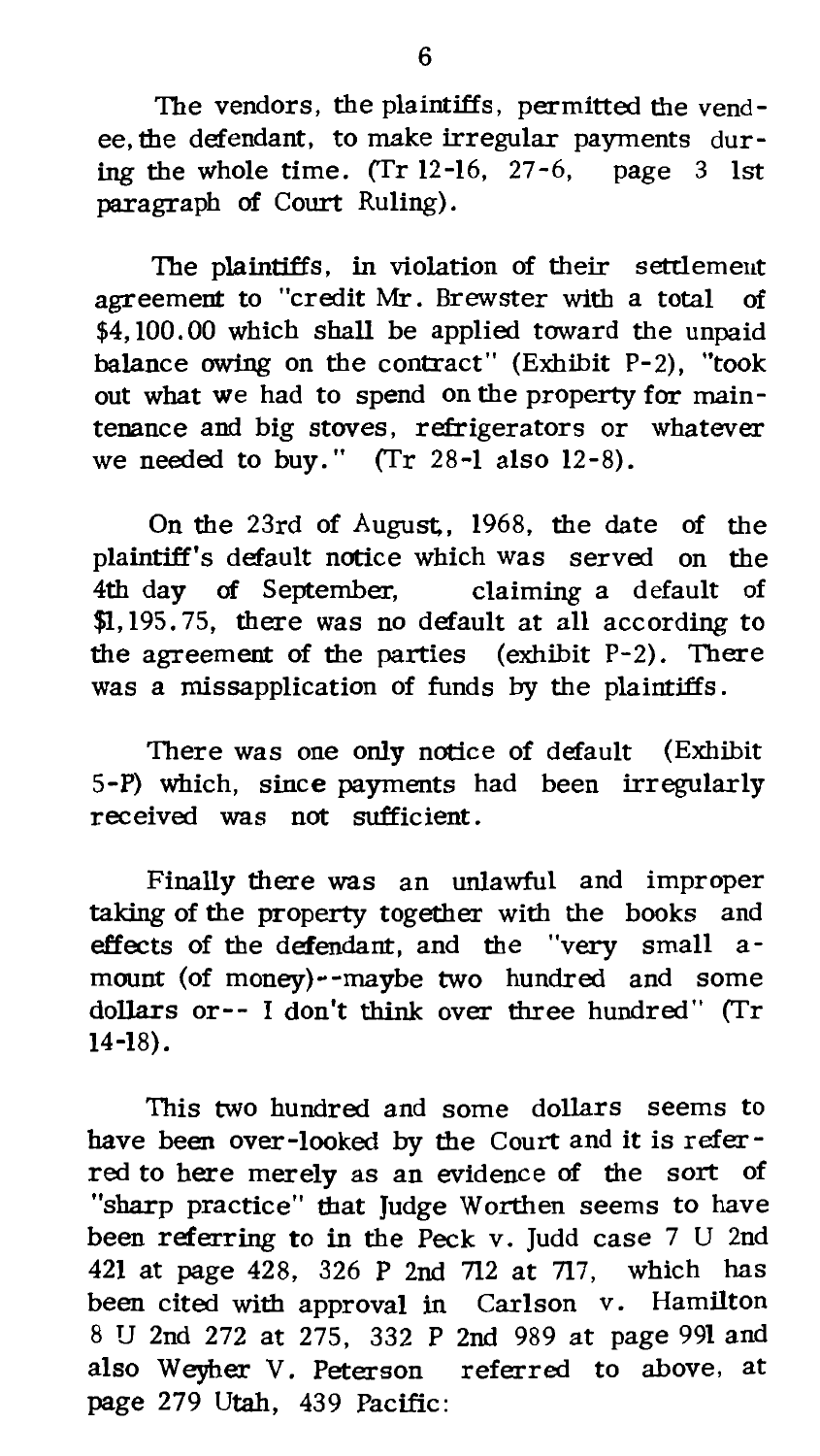"Courts of equity shall not interfere except when sharp practice or most unconscionable results are to be prevented . ''

#### POINT III

#### THE COURT ERRED IN FAILING TO FIND DAM-AGES FOR THE DEFENDANT.

The Court on Page 5 of its memorandum decision finds that "the re-entry of plaintiffs was in violation of Section 2 of 78-36-2" but fails to award damages, which seems to be inconsistent with the holding of the well reasoned case of Freeway Park Building Inc. , v. Western States Wholesale Supply, 22 U 2nd 266 at page 271, 451 P 2nd 778 at page 782:

"... There is no question under Utah cases that a violation of the duty set by statute gives rise to an action for damages. not in an action under the Forcible Entry and Detainer Statute but as a separate tort..."

#### **CONCLUSION**

Since, as stated in the Kohler v. Lundberg case back in 1919, 54 U 339 at 343, 180 P 590 at page 594:

"Courts of equity are loath to enforce a forfeiture, especially when a refusal to do so. as in this case, gives to all parties to the agreement every right to which they are entitled. and thus works no hardship upon anyone. The right of forfeiture once waived cannot be recalled. "